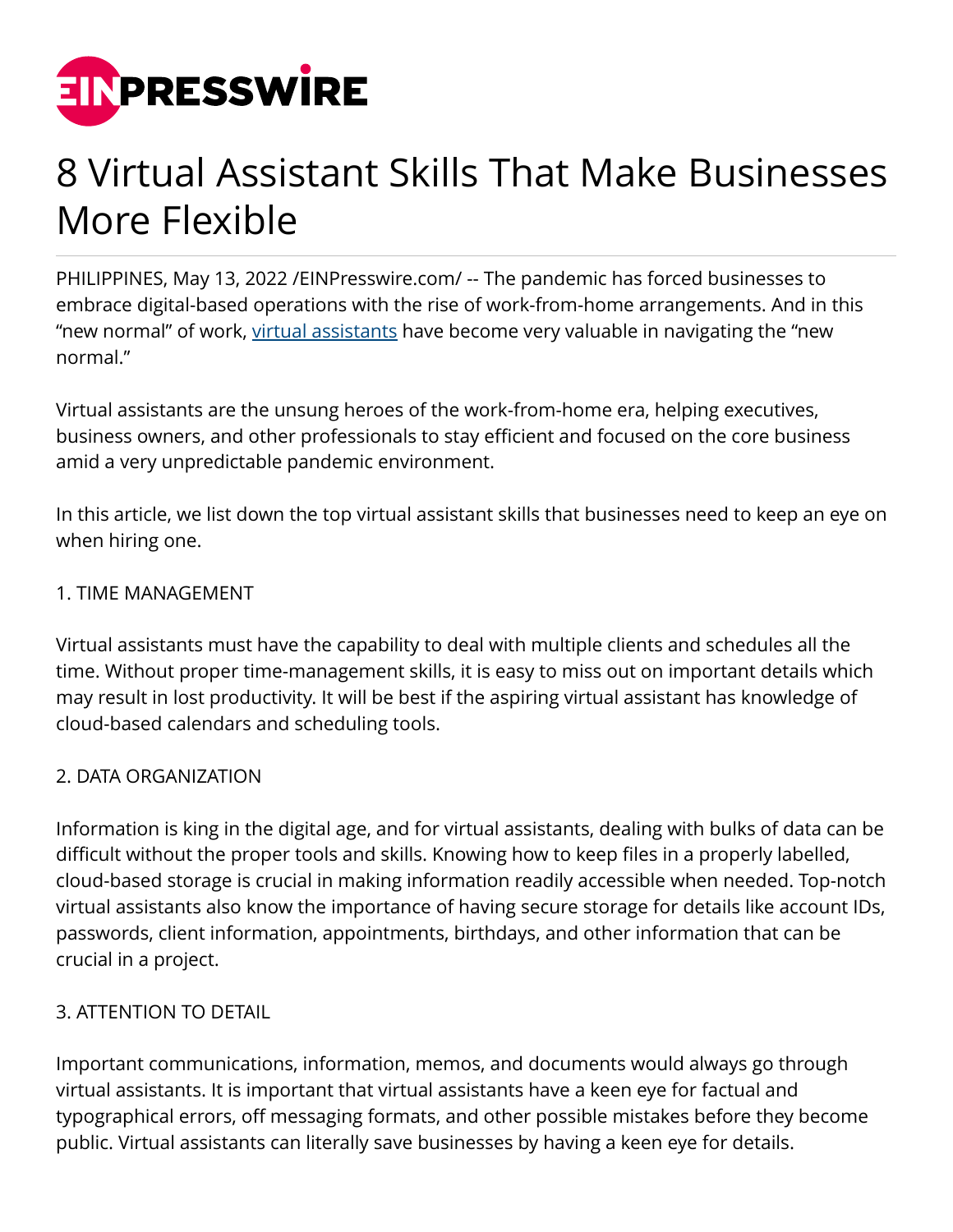# 4. ADEPT AT PRODUCTIVITY TOOLS

Online calendars, scheduling platforms, automation tools, cloud storage – it seems like every task has a tool for it these days. It is true and a lot of them can be learned easily through online courses. Applicants with knowledge of the latest productivity tools, including those in the Microsoft, Google, and Apple ecosystems will have an easier time adapting to the role.

## 5. BATCHING INSTEAD OF MULTITASKING

There are better ways to handle multiple assignments than traditional error-prone multitasking. Batching is one of the top skills of a virtual assistant that allows for more efficient work. Instead of doing multiple tasks for each of the clients' need, seasoned professionals lump together similar tasks at certain parts of the day. For example, instead of responding to emails as they come, top-notch virtual assistants can set a time in a day for email correspondence, enabling them to have better focus.

## 6. RESOURCEFULNESS AND RELIABILITY

Once in a while, virtual assistants will find themselves in a dead-end, especially when tasked with finding solutions to the client's needs. Some would find themselves giving up, but for resourceful people, these dead ends are new beginnings. Virtual assistants that can be relied on to work independently save business owners a lot of valuable and helps for a seamless workflow.

## 7. COMMUNICATION

Crucial instructions can be lost in translation if a virtual assistant is not fluent in your language. That's why one of the top skills of a virtual assistant that most businesses are looking for is communication. Virtual assistants who have good written and verbal communication skills will have an easier time adapting to your business needs.

## 8. TIME FLEXIBILITY

Working remotely can be a drag if your virtual assistant is not in sync with your work hours. Anything big can come up within business hours and virtual assistants who cannot work within the same schedule will have a big problem with many tasks. But with a [global talent pool,](https://emapta.com/premium-talent/) businesses can look for virtual assistants that have no problem adjusting to their time zones for better flexibility.

Virtual assistants will continue to be in demand as the world embraces the digital age. Typical tasks a virtual assistant might perform include scheduling appointments, making phone calls, making travel arrangements, and managing email accounts. Some virtual assistants specialize in offering graphic design, blog writing, bookkeeping, social media, and marketing services.